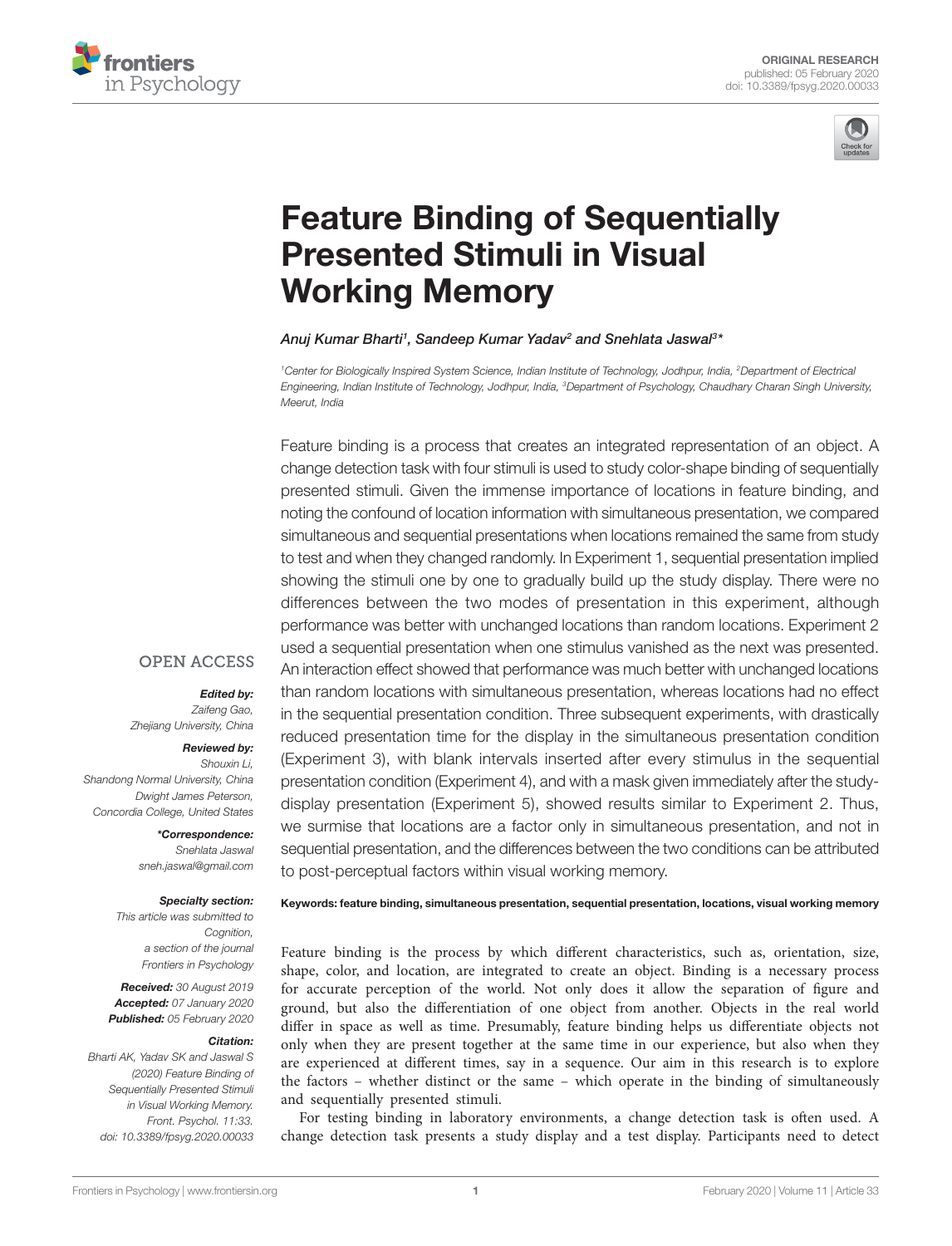whether the test display is the same or different as compared to the study display. The task can be used to test changes in uni-dimensional or multi-dimensional stimuli. When testing feature binding, all the features in the test display are the same as the study display, but their combination changes on some trials, thus the task essentially becomes "swap detection."

Most studies of feature binding, using the swap detection task, simultaneously present the stimuli in the study display. Nevertheless, as mentioned earlier, the differentiation of objects can be over space or time. Differentiation over space (on diverse locations) is inevitable with simultaneous presentation, and separation over time yields sequential presentation. Accordingly, the array of objects in the swap detection task can be presented simultaneously or sequentially.

Simultaneous presentation of multiple objects utilizes the powerful cue of location and allows configural encoding as shown by many studies of uni-feature objects (Jiang et al., 2000; Blalock and Clegg, 2010). The importance of location in binding has been emphasized by feature integration theory (Treisman and Gelade, 1980; Treisman and Sato, 1990; Treisman, 2006; Huang et al., 2007) as well as guided search model (Wolfe, 1994). Feature integration theory (Treisman and Gelade, 1980) suggested that binding is mediated by the links of separate features to a common location. Treisman and Sato (1990) proposed that a "master map" of locations exists in our brain. Attention selects all the features associated with a particular location, and works as glue to bind those features. Neuroscientists have found the evidence for such a master map. O' Keefe and Nadel (1978) found the existence of place cells in the hippocampus. Hartley et al. (2007) supported the role of the hippocampus in topographical processing in short-term memory. Jacobs et al. (2013) did single-cell recordings from patients of epilepsy, which indicated grid cells in the entorhinal cortex and place cells in the hippocampal region. Recently, Koen et al. (2017) showed that the hippocampus plays a critical role in forming and maintaining complex bindings. Several studies have also shown that activity in the retinotopically organized sub-regions of the visual and parietal cortex is critical for visual short-term memory storage (reviewed in Xu, 2017). Behavioral studies show that location is remembered better than colors (e.g., Wheeler and Treisman, 2002). Studies also show that bindings are more vulnerable to location change and suggest that location plays a central role not only in encoding but also in maintenance and retrieval of bound objects (Treisman and Zhang, 2006; Hollingworth, 2007; Richard et al., 2008; Logie et al., 2011). Although Udale et al. (2018) provide recent evidence for strategic retrieval and decision-making by participants when task demands discourage the use of location cues, "in place" matching appears to be the default strategy of most participants even in their work. Thus, simultaneous presentation of multiple objects is considered crucial for binding by many researchers.

Nevertheless, some researchers have contrasted simultaneous and sequential modes of presentation in binding tasks. Allen et al. (2006) used a shape-color binding task with both modes of presentation. Results showed that performance was less accurate with sequential mode of presentation. Brown and Brockmole (2010) tested binding deficits in older and younger people using simultaneous and sequential modes of presentation. Although the results did not show any effect of age on binding, performance was worse with sequential presentation for both groups.

Other research groups showed that sequential presentation is better than simultaneous presentation. Fougnie and Marois (2009) used a visual working memory task in which participants had to detect changes in color, shape, either color or shape, and binding. During the retention interval, they performed a multiple object-tracking task. Results suggested that impairment caused by the secondary task was significantly reduced when objects were shown sequentially at the center of the screen. A comparison of the results of their separate experiments with simultaneous and sequential presentations shows slightly better baseline performance by participants in the sequential condition. Yamamoto and Shelton (2009) used real-life scenarios and found that sequential presentation of objects makes it easy to memorize them. They used a room layout and six different objects. Participants were shown these objects either simultaneously for 30 s or sequentially for 2.5 s per object, with the whole array being shown twice. Results showed better performance with sequential presentation. Ihssen et al. (2010) have also shown the superiority of sequential presentation. Their experiment had three conditions. In simultaneous presentation, they showed eight objects at the same time for 700 ms. In the sequential mode, they showed two displays sequentially, containing four objects at a time for 350 ms. In the third condition, the eight objects were repeated (shown twice), with each display shown for 350 ms. Results showed better memory performance in the sequential and the repeated modes.

Thus, conflicting results for different modes of presentation are observed in research studies. Simultaneous presentation increases the competition among stimuli, and the errors from within the memory set are more common than when stimuli are presented sequentially. Emrich and Ferber (2012) used eight colored squares presented either simultaneously for 400 ms, or divided into two displays of four squares each, presented sequentially. Error in detection of a particular color was more with simultaneous presentation. Haskell and Anderson (2016) also found reduced error variance with sequential rather than simultaneous presentation of circular gratings requiring judgments of orientation. Reduced errors with sequential presentation could be associated with better or equivalent performance (to simultaneous presentation), obtained at times with sequential presentation, especially in real-life conditions, where experience or familiarity with stimuli might mitigate the effects of competition and increase the distinctiveness of stimuli.

However, in experimental tasks used in the laboratories, simultaneous presentation generally yields better performance. Perhaps, this is because it allows configural encoding of the rather simple stimuli used in laboratory experiments. Stimuli can be encoded and remembered in relation to each other and form a visual pattern more easily when presented simultaneously than when presented sequentially. The relative location of stimuli is a powerful cue in simultaneous presentations. If we really wish to compare simultaneous presentation with sequential presentation, confound of location with simultaneous presentation must be removed/controlled. This is particularly important in binding studies, given the immense importance of locations in binding.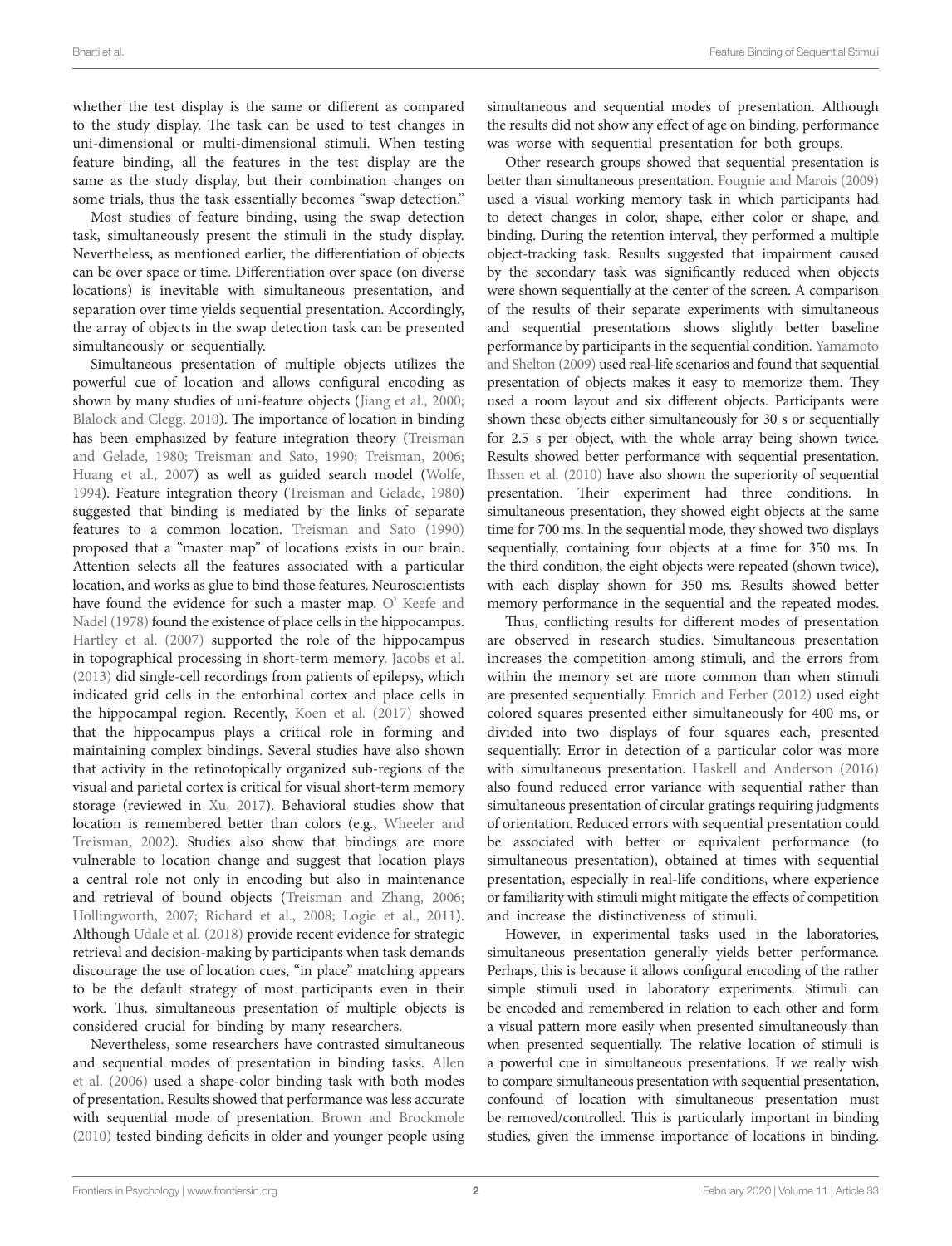Some researchers have used a single probe at test to negate the role of location. Other researchers have attempted to control the effect of location by presenting stimuli at unchanged locations. However, because other features may be addressed through a "location map," presenting single probes or the test stimuli at unchanged locations is not an adequate control. The huge literature on classical conditioning shows that to really break a link, it is important to randomly associate the elements participating in the link (Rescorla, 1967). To make locations irrelevant, the best strategy is to randomize them from study to test.

Thus, to unravel the effects of mode of presentation and relative locations, it seems imperative to orthogonally manipulate these two variables. In the present experiments, simultaneous and sequential presentations are compared when stimuli are presented in unchanged locations and when they are presented in random locations.

Some recent experiments studying the effect of mode of presentation on bindings with locations controlled in different ways are relevant here. Gorgoraptis et al. (2011) found that sequential presentation leads to low memory precision and more misbindings. They tested the binding of color and orientation with both modes of presentation. In the study display, they presented a number of colored bars with different orientations. In response, participants needed to adjust the orientation of the probed colored bar. The test bar was always shown at fixation. Locations were randomized in the study display in each trial in sequential as well as simultaneous presentation modes. But, in the design of this study, location was only randomized as a controlled variable, it was not an independent variable to enable an assessment of its effect in the experimental results. In another study, Pertzov and Husain (2014) using sequential presentations only compared performance in same and different locations, showing the advantage of same locations. But, in this experiment also, mode of presentation and location were not completely crossed.

Jaswal and Logie (2011) studied simultaneous and sequential modes of presentation in separate experiments keeping locations constant in one condition and randomizing locations from study to test in the other condition. Performance was inferior with sequential presentation when the participants never saw all the stimuli together in the test display, even when locations of the stimuli remained unchanged. This suggests that simultaneous presentation is better, because it gains from the relative location information concomitant with simultaneous presentation. In fact, when location was randomized, and thus rendered irrelevant to the task, there was no significant difference in performance between the simultaneous and sequential presentation experiments. Nevertheless, simultaneous and sequential presentation modes were not directly compared in their experiments and the set size at six was well beyond visual working memory capacity. Our experiments remedy this shortcoming and compare simultaneous and sequential presentations in the same experiments with set size four.

In conclusion, behavioral studies have shown equivocal results regarding performance with simultaneous and sequential presentation. In most behavioral experiments, simultaneous presentation is confounded with location information that either

encourages configural encoding (leading to better performance) or increases competition and misbinding (leading to decrement in performance). An important strategy for extricating the effects of mode of presentation and location is to manipulate both of them as separate independent variables. This is what we have done in our experiments. Five experiments are being reported here. In every experiment, simultaneous and sequential presentation modes are fully crossed with unchanged and randomized locations in a  $2 \times 2$  design. The specific aims, design, and the results of each experiment are described in the next sections.

#### **Participants**

A random and independent sample of 18 participants was selected for each experiment. All experiments use a repeated measures design with both factors being within subjects. A priori analyses of such a design is not supported by programs such as G\*Power which estimate sample sizes. Thus, the sample size was decided on the basis of similar experiments reported in Jaswal and Logie (2011), although these experiments never compared simultaneous and sequential presentations together. They used 12 participants, so we decided to use more participants than their experiments, and recruited 18 participants in each experiment. It is pertinent here to mention that repeated measures designs are more powerful than independent samples designs. Thus, there were 90 participants in all five experiments. All participants were male undergraduates in the age range 18–22 years, reported normal or corrected to normal visual accuracy, and were paid a nominal amount as honorarium. Informed consent was taken from all participants after explaining the task, but without revealing the hypotheses.

## Apparatus and Stimuli

All experiments were designed in E Prime 2.0 (Psychology Software Tools, 2008) and were conducted on a Sony Vaio laptop with a 14 inch screen placed at a distance of about 70 cm from the participant. The screen had 100% brightness with a resolution of  $1,366 \times 768$  pixels and an Intel HD Graphics card. The four stimuli in each display were random combinations of four shapes (diamond, ring, triangle, and plus) and four colors (red, green, yellow, and blue). All stimuli were made in a square frame  $(110 \times 110)$  pixels) creating a visual angle of approximately  $2.05^{\circ} \times 2.05^{\circ}$  and were presented on a gray screen in a  $3 \times 4$  invisible grid of  $338 \times 448$  pixels such that they remained in foveal vision, subtending a visual angle of approximately  $6.28^{\circ} \times 8.30^{\circ}$ .

# EXPERIMENT 1

The experiment aimed to study the effect of mode of presentation and locations on feature binding, using a change detection paradigm. We compared simultaneous and sequential presentations as the two levels of mode of presentation, and unchanged and randomized locations as the two levels of locations. As we aimed to unravel the confound between simultaneous presentation and locations, keeping these two factors as the two independent variables seemed to be a good starting point.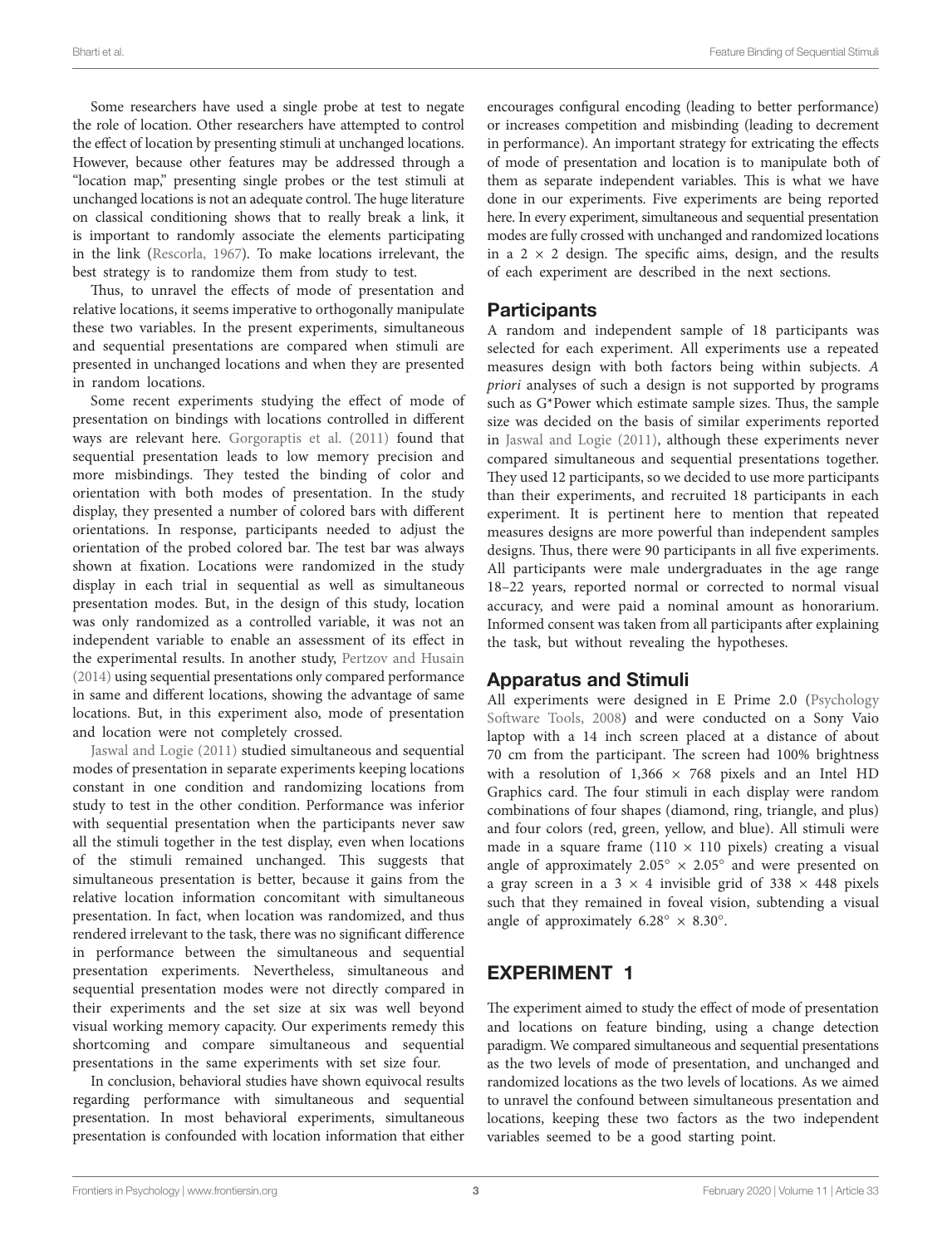

In this experiment, the sequential condition involves presenting the stimuli one by one, to build up the study display, as shown in **Figure 1**. Thus, in the sequential condition, an additional (temporal) cue is present. This might enhance performance in the sequential presentation condition relative to the simultaneous presentation condition. On the other hand, performance might be reduced in the sequential presentation condition relative to simultaneous presentation, if presenting stimuli one by one hampers configural encoding.

Further, unchanged locations from study to test are expected to yield better performance as compared to randomized locations, given the importance of locations as a cue in feature binding.

## Design and Procedure

The experiment was designed as a  $2 \times 2$  factorial experiment with repeated measures on both factors. The two independent variables were mode of presentation (simultaneous vs. sequential) and locations (unchanged vs. random). The trials for unchanged and random locations were mixed randomly within each block of simultaneous and sequential presentations, which were counterbalanced across participants. On half the trials comprising the unchanged locations condition, the stimuli appeared in the same locations as the study display. On the other half of the trials, comprising the random locations condition, the locations of stimuli in the test display were randomized from

the study display to the test display. **Figure 1** illustrates the design and procedure in each trial.

Each trial started with a fixation display. When the participants were ready, they pressed any key to move to the study display. The study display comprised four stimuli, which were random combinations of four colors and four shapes in each trial. The participant was to remember the bindings between colors and shapes. Simultaneous presentation implied all four stimuli presented at the same time in a single display. For sequential presentation, stimuli were presented one by one such that the display was gradually built up. Previous stimuli remained on screen as the next appeared. The study display remained on the screen for 1,000 ms for simultaneous presentation. In the sequential presentation condition, starting from the first stimulus, each next stimulus appeared after 250 ms, with all four on screen only for the last 250 ms out of a total of 1,000 ms. Thus, the total exposure duration for both presentation modes was the same. Thereafter, a blank interval was introduced for 250 ms and then a test display appeared with four stimuli. The task of the participant was to detect if any of the four stimuli changed in the binding of color and shape from the study display to the test display in each trial. The binding change happened only on 50% trials in each condition. When the change occurred, it was actually a swap between any two stimuli. Note that the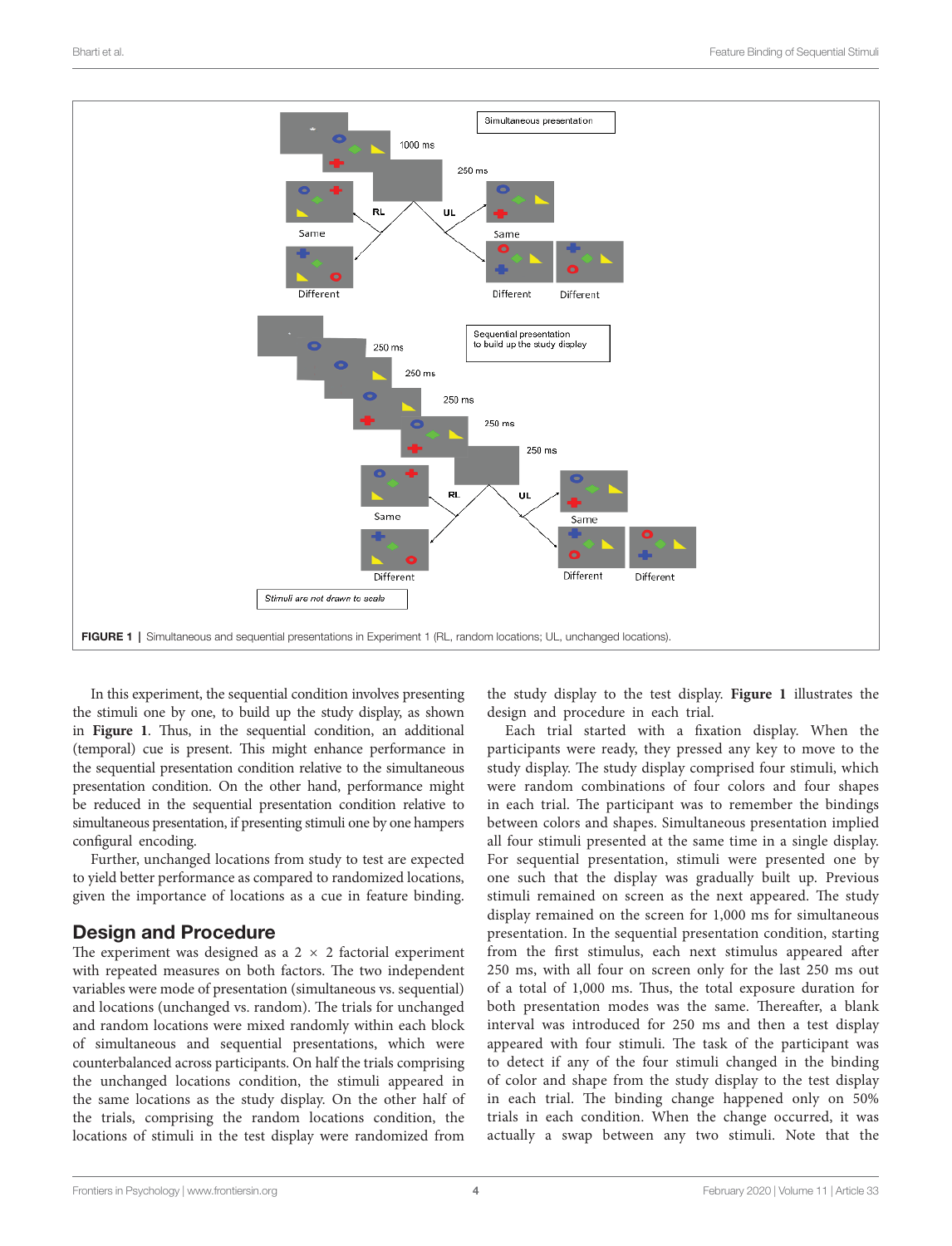participants cannot do the swap detection task if they remembered the colors alone or shapes alone, as all the colors, and all the shapes, were repeated in the test display. Whenever a swap occurred, half the time colors changed locations, and half the time, shapes changed locations. This is experienced as different only when locations are unchanged. In the randomized locations condition, the experience of the participants does not differ for color swaps or shape swaps. The participants pressed equally separated keys for "different" and "same" to record whether they were able to detect a change in binding in each trial.

The participant had to complete the experiment in a single session. Before commencing the experiment, each participant completed 24 practice trials for each block, i.e., 48 trials in all. The experiment was completed in two blocks of 192 trials each, 384 trials in all. There was an equal number of each trial type in each block for practice as well as experimental trials. Articulatory suppression was used in each trial. The participant had to say the word "the" repeatedly from the fixation screen until after the response was given.

#### Results

Mean change detection performance calculated from d primes is shown in **Figure 2** for all experiments.

A repeated measures ANOVA revealed a significant main effect of unchanged and random locations,  $F(1,17) = 82.592$ ,  $MSE = 0.559$ ,  $p < 0.001$ , partial  $\eta^2 = 0.829$ ,  $BF_{10} = 2.549 \times 10^{11}$ such that overall performance was reduced when locations were randomly changed from study to test display than when locations were unchanged. Neither the main effect of mode of presentation,  $F(1,17) = 1.089$ ,  $MSE = 0.609$ ,  $p = 0.311$ , *partial*  $\eta^2 = 0.060$ ,  $BF_{01} = 3.44$ , nor the interaction effect, was significant,  $F(1,17) = 0.140$ ,  $MSE = 0.394$ ,  $p = 0.713$ , partial  $\eta^2$  = 0.008, BF<sub>01</sub> = 3.230. The model comprising both the main effects and the interaction effect (BF<sub>10</sub> = 3.464  $\times$  10<sup>10</sup>) was compared with a model comprising only the main effects  $(BF_{10} = 1.119 \times 10^{11})$ . The model comprising only the main effects better fit the data by a factor of 3.23:1.

**Table 1** shows the means of d prime scores in all experimental conditions in this and all other experiments. **Table 2** shows the hits and **Table 3** shows the false alarms in all experiments.

#### **Discussion**

In accordance with earlier studies, (Jaswal and Logie, 2011; Logie et al., 2011), **Figure 2** clearly shows that performance is better with unchanged locations than random locations. However, there is no significant difference between simultaneous and sequential presentation. Building up the study display by presenting stimuli one by one, and thus providing an additional temporal code, does not lead to any better performance than simultaneous presentation. This suggests that the difference between the two modes of presentation is not contingent on a temporal code alone. Perhaps other factors are more important in making simultaneous presentation better than sequential presentation. Alternatively, similar performance in the two modes of presentation may result because simultaneous presentation is also like sequential



 $3.5$ 

 $3.0$ っち  $2.0$ Ď  $1.5$  $1.0$  $0.5$  $0.0$ 

 $3.5$ 

 $3.0$ 25  $2.0$ Ġ  $1.5$  $1.0$ 0.5 n n



FIGURE 2 | Mean d prime scores in Experiment 1, 2, 3, 4, and 5. The error bars represent ±1 Standard Error.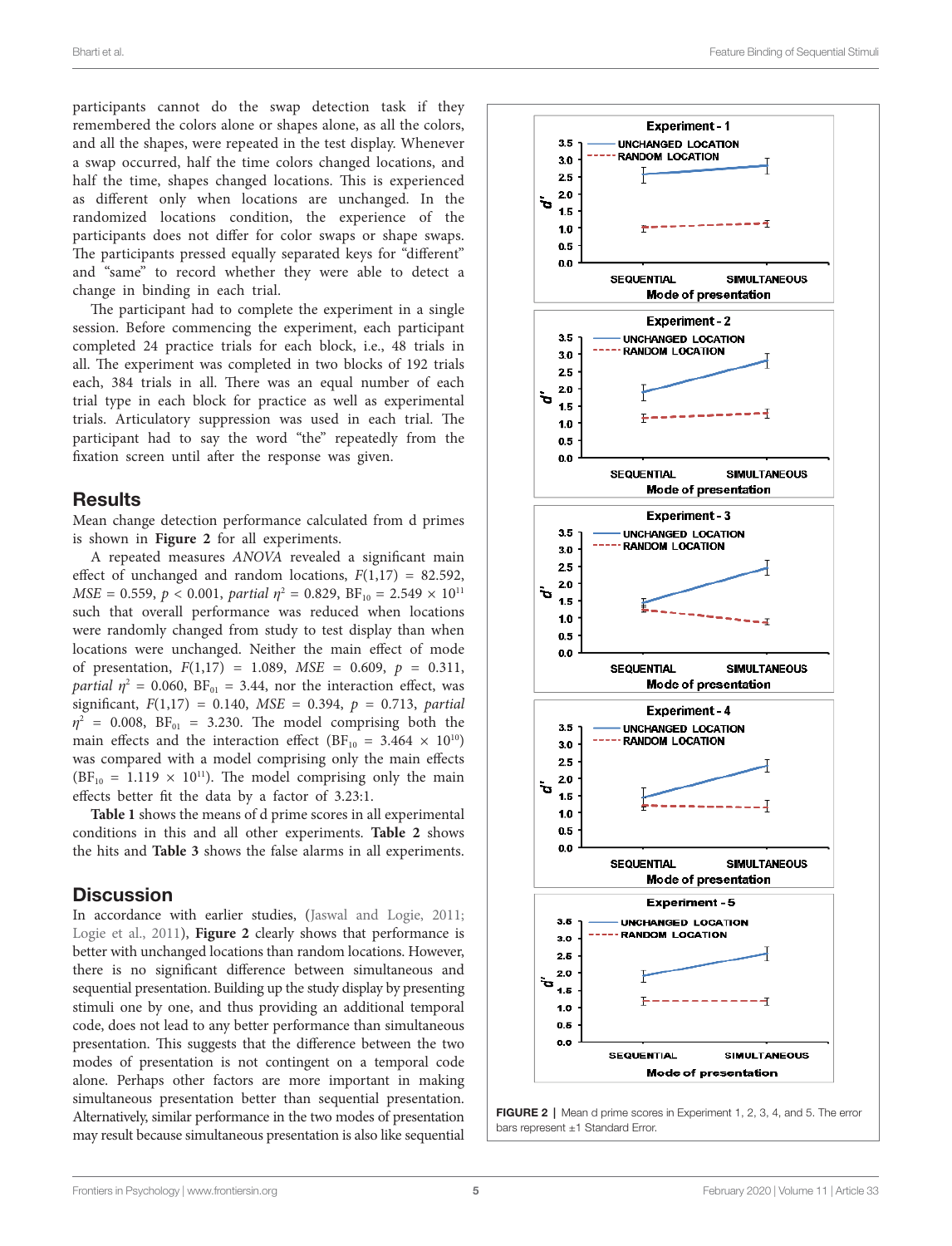#### **TABLE 1** | Mean d prime scores in all experimental conditions in the five experiments.

|              | Sequential presentation    |           |                         |           |              |           |                               | Simultaneous presentation |                         |           |              |           |  |  |
|--------------|----------------------------|-----------|-------------------------|-----------|--------------|-----------|-------------------------------|---------------------------|-------------------------|-----------|--------------|-----------|--|--|
|              | <b>Unchanged locations</b> |           | <b>Random locations</b> |           | <b>Total</b> |           | <b>Unchanged</b><br>locations |                           | <b>Random locations</b> |           | <b>Total</b> |           |  |  |
|              | Mean                       | <b>SD</b> | Mean                    | <b>SD</b> | Mean         | <b>SD</b> | Mean                          | <b>SD</b>                 | Mean                    | <b>SD</b> | Mean         | <b>SD</b> |  |  |
| Experiment 1 | 2.568                      | 0.962     | 1.021                   | 0.357     | 1.794        | 1.076     | 2.815                         | 1.009                     | 1.158                   | 0.511     | 1.986        | 1.168     |  |  |
| Experiment 2 | 1.896                      | 1.021     | 1.164                   | 0.545     | 1.530        | 0.909     | 2.824                         | 0.941                     | 1.300                   | 0.517     | 2.062        | 1.091     |  |  |
| Experiment 3 | 1.450                      | 0.501     | 1.257                   | 0.501     | 1.354        | 0.517     | 2.466                         | 0.966                     | 0.875                   | 0.319     | 1.670        | 1.088     |  |  |
| Experiment 4 | 1.456                      | 1.161     | 1.218                   | 0.932     | 1.336        | 1.075     | 2.382                         | 0.749                     | 1.153                   | 0.543     | 1.768        | 0.910     |  |  |
| Experiment 5 | 1.913                      | 0.774     | 1.198                   | 0.463     | 1.556        | 0.741     | 2.556                         | 0.923                     | 1.189                   | 0.520     | 1.873        | 1.029     |  |  |

TABLE 2 | Hits in all experimental conditions in the five experiments.

|              | Sequential presentation    |           |                         |           |              |           |                     | Simultaneous presentation |                         |           |              |           |  |  |
|--------------|----------------------------|-----------|-------------------------|-----------|--------------|-----------|---------------------|---------------------------|-------------------------|-----------|--------------|-----------|--|--|
|              | <b>Unchanged locations</b> |           | <b>Random locations</b> |           | <b>Total</b> |           | Unchanged locations |                           | <b>Random locations</b> |           | <b>Total</b> |           |  |  |
|              | Mean                       | <b>SD</b> | Mean                    | <b>SD</b> | Mean         | <b>SD</b> | Mean                | <b>SD</b>                 | Mean                    | <b>SD</b> | Mean         | <b>SD</b> |  |  |
| Experiment 1 | 0.761                      | 0.029     | 0.577                   | 0.024     | 0.669        | 0.146     | 0.759               | 0.028                     | 0.588                   | 0.023     | 0.673        | 0.138     |  |  |
| Experiment 2 | 0.598                      | 0.031     | 0.570                   | 0.021     | 0.584        | 0.112     | 0.721               | 0.035                     | 0.604                   | 0.023     | 0.662        | 0.138     |  |  |
| Experiment 3 | 0.598                      | 0.023     | 0.614                   | 0.029     | 0.606        | 0.111     | 0.706               | 0.033                     | 0.600                   | 0.027     | 0.653        | 0.137     |  |  |
| Experiment 4 | 0.582                      | 0.037     | 0.610                   | 0.035     | 0.596        | 0.152     | 0.772               | 0.025                     | 0.647                   | 0.032     | 0.709        | 0.137     |  |  |
| Experiment 5 | 0.631                      | 0.020     | 0.627                   | 0.023     | 0.629        | 0.093     | 0.714               | 0.023                     | 0.650                   | 0.026     | 0.683        | 0.110     |  |  |

TABLE 3 | False alarms in all experimental conditions in the five experiments.

|              | Sequential presentation |           |                         |           |              |           |                     | Simultaneous presentation |                         |           |              |           |  |  |
|--------------|-------------------------|-----------|-------------------------|-----------|--------------|-----------|---------------------|---------------------------|-------------------------|-----------|--------------|-----------|--|--|
|              | Unchanged locations     |           | <b>Random locations</b> |           | <b>Total</b> |           | Unchanged locations |                           | <b>Random locations</b> |           | <b>Total</b> |           |  |  |
|              | Mean                    | <b>SD</b> | Mean                    | <b>SD</b> | Mean         | <b>SD</b> | Mean                | <b>SD</b>                 | Mean                    | <b>SD</b> | Mean         | <b>SD</b> |  |  |
| Experiment 1 | 0.068                   | 0.016     | 0.217                   | 0.022     | 0.142        | 0.111     | 0.050               | 0.011                     | 0.197                   | 0.036     | 0.124        | 0.135     |  |  |
| Experiment 2 | 0.122                   | 0.030     | 0.209                   | 0.041     | 0.166        | 0.157     | 0.046               | 0.014                     | 0.175                   | 0.026     | 0.111        | 0.111     |  |  |
| Experiment 3 | 0.153                   | 0.033     | 0.199                   | 0.034     | 0.176        | 0.143     | 0.077               | 0.024                     | 0.288                   | 0.031     | 0.182        | 0.157     |  |  |
| Experiment 4 | 0.199                   | 0.044     | 0.240                   | 0.038     | 0.219        | 0.176     | 0.090               | 0.025                     | 0.254                   | 0.040     | 0.172        | 0.163     |  |  |
| Experiment 5 | 0.104                   | 0.018     | 0.213                   | 0.026     | 0.158        | 0.110     | 0.055               | 0.013                     | 0.233                   | 0.023     | 0.121        | 0.121     |  |  |

presentation as participants most likely encode even simultaneously presented stimuli one by one as suggested by eye-tracking studies (e.g., Becker and Rasmussen, 2008).

# EXPERIMENT 2

For sequential presentation in this experiment, stimuli were presented one by one such that the previous stimulus vanished as the next was presented. In such a sequential presentation, retention of the earlier stimuli becomes difficult because any given stimulus may overwrite the representation of the earlier stimuli. In the absence of previous stimuli, relational or configural encoding is much more difficult. Thus, this kind of presentation utilizes only a temporal cue in the absence of configural encoding. The performance of the participants is expected to be lesser with sequential presentation as compared to simultaneous presentation.

Further, because the representation of stimuli includes location as a feature and is thus a spatiotopic representation, feature swaps in the unchanged locations condition will be easier to detect than in the random locations condition. Also, since this spatiotopic representation is expected to exist more clearly with simultaneous presentation, therefore, the difference in performance between the unchanged and randomized locations conditions is likely to be more with simultaneous presentation rather than sequential presentation.

## Design and Procedure

The design and procedure were the same as Experiment 1, except that sequential presentation involved presenting the stimuli one by one such that the previous stimulus vanished as the next stimulus was presented. **Figure 3** depicts the procedure.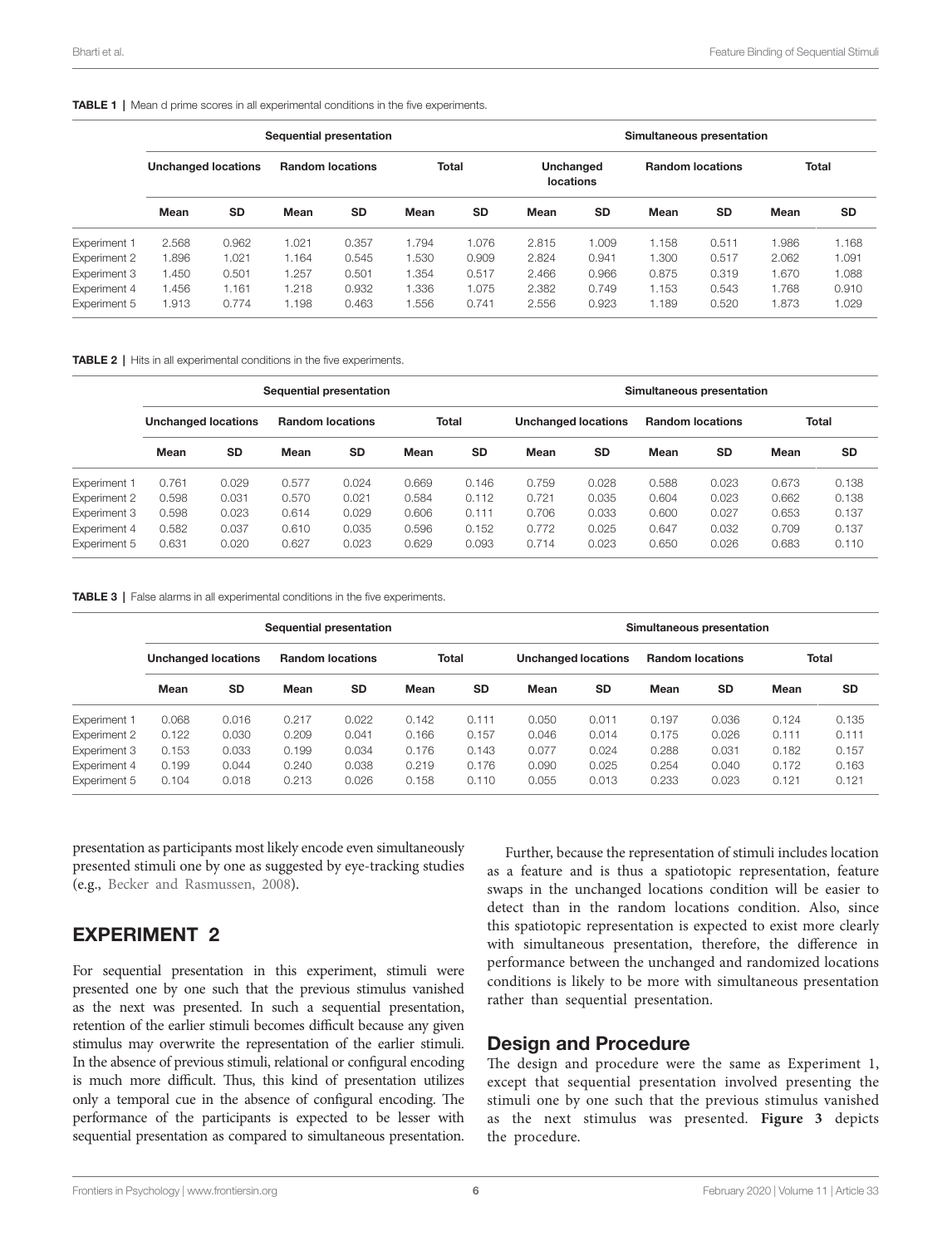

#### **Results**

A repeated measures ANOVA revealed a significant main effect comparing unchanged and randomized locations,  $F(1,17) = 34.587$ ,  $MSE = 0.662$ ,  $p < 0.001$ , partial  $\eta^2 = 0.670$ ,  $BF_{10} = 6.939 \times 10^5$ . Overall performance was reduced when locations were randomly changed from study to test display than when locations were unchanged. The main effect comparing simultaneous and sequential presentations was also significant,  $F(1,17) = 15.609$ ,  $MSE = 0.327$ ,  $p < 0.001$ , partial  $\eta^2 = 0.479$ ,  $BF_{10} = 3.245$ , with performance being better with simultaneous presentation than sequential presentation of stimuli. The interaction between mode of presentation and locations,  $F(1,17) = 10.370$ ,  $MSE = 0.272$ ,  $p < 0.005$ , partial  $\eta^2 = 0.379$ ,  $BF_{10} = 4.378$ , was also significant. **Figure 2**, which shows the mean change detection performance calculated from d primes, substantiates that the difference in performance between unchanged locations and randomized locations is much greater with simultaneous presentation,  $t(17) = 6.608$ ,  $p < 0.001$ ,  $d = 1.577$ ,  $BF_{10} = 4.607 \times 10^3$ , than with sequential presentation,  $t(17) = 3.254, p < 0.005, d = 0.767$  BF<sub>10</sub> = 9.994.

To compare the results of Experiment 1 and 2, three-way analysis of variance was carried out, taking experiments as a between-subjects factor, and mode of presentation and locations as the two repeated measures factors. The main effect of experiments was not significant. However, the interaction of experiments with location,  $F(1,34) = 3.311$ ,  $MSE = 0.611$ ,  $p < 0.078$ , partial  $\eta^2 = 0.089$ ,  $BF_{10} = 1.404$ , and the three-way interaction,  $F(1,34) = 3.136$ ,  $MSE = 0.333$ ,  $p \, < \, 0.086$ , partial  $\eta^2 = \, 0.084$ ,  $BF_{01} = \, 1.127$ , trend toward significance. The three-way interaction was assessed by comparing the model comprising the three-way interaction and all possible main and two-way interaction effects  $(BF_{10} = 1.062 \times 10^{18})$  with a model comprising all three main effects and the three possible two-way interaction effects  $(BF_{10} = 1.197 \times 10^{18})$ . The data fit better with a model without the three-way interaction only by a factor of 1.127:1. This

ratio being quite low, and the  $p < 0.084$  of the three-way interaction trending toward significance, we infer that the performance of participants is different in the two experiments.

#### **Discussion**

The sequential presentation in this experiment presents a stimulus as the previous one vanishes. This provides a temporal cue, but does not allow configural encoding. Thus, we find that performance is not only better with simultaneous presentation, but also that within this condition, performance is better with unchanged locations, because it is in this condition that maximum advantage can be derived from configural encoding aided by the feature of locations.

Mode of presentation has a significant effect only in Experiment 2, not in Experiment 1. This implies that location is a more advantageous cue than temporal presentation for feature binding. The experiment clearly revealed the advantage of configural encoding with the aid of location information for simultaneous presentation of stimuli. The temporal cue alone is not sufficient for feature binding in the visual domain.

Since it is only in Experiment 2 that mode of presentation showed a significant difference, the further reported experiments also used sequential presentation with the previous stimulus vanishing as the next one is presented.

## EXPERIMENT 3

One of the reasons for simultaneous presentation yielding better performance than sequential presentation in Experiment 2 could be its presentation time, i.e., 1,000 ms. This presentation time was kept at 1000 ms in Experiment 2 to equate it with the total presentation time of the sequential presentation, where each of the four stimuli was presented for 250 ms. In Experiment 3, we reduced the presentation time of the study display in the simultaneous presentation condition to 250 ms to make it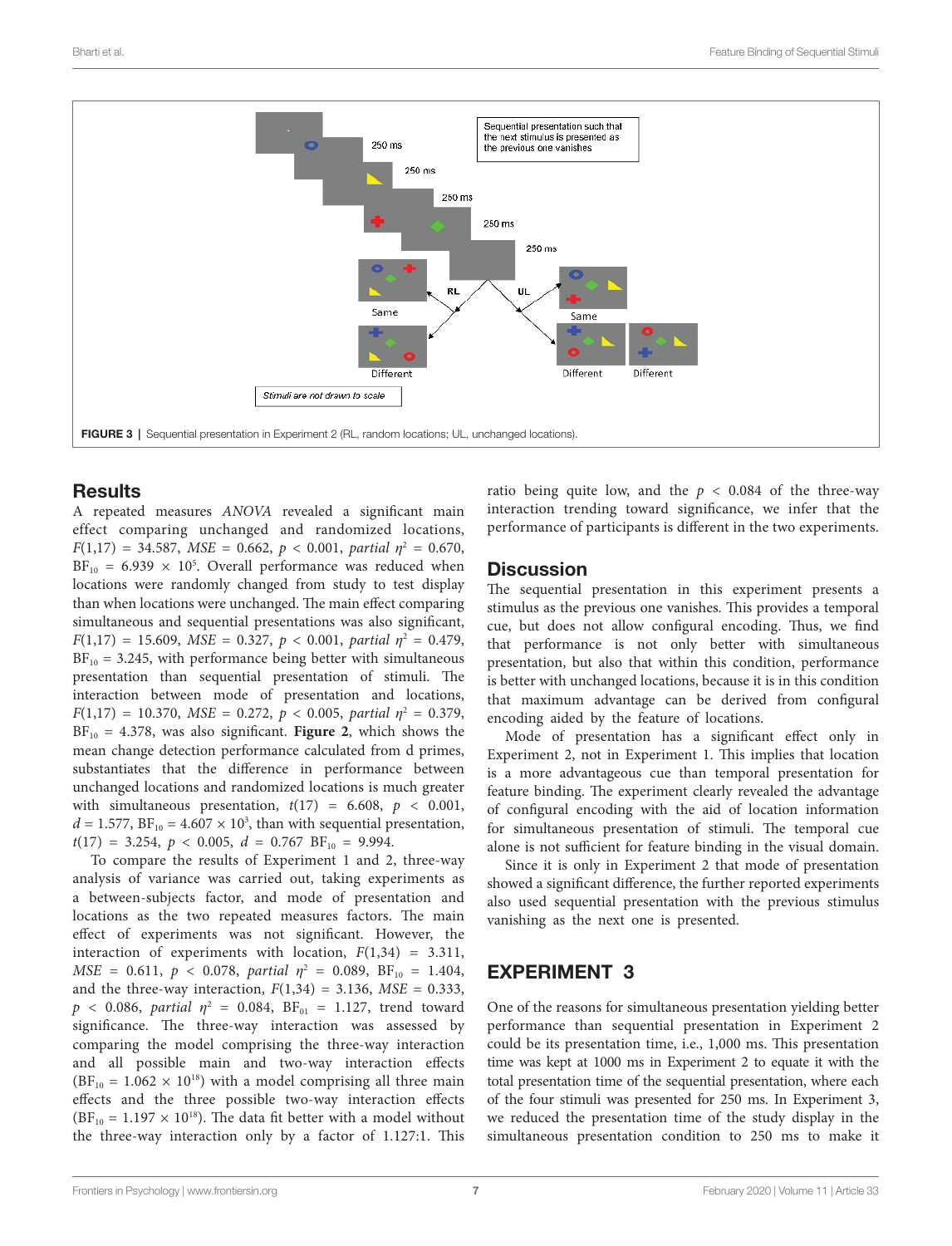equal to one stimulus of sequential display. Thus, one can say that participants were tested at the other logical extreme, as far as presentation time was concerned. Longer presentation time generally leads to better performance, although there are thresholds for liftoff of performance as well as when it reaches an asymptote (Busey and Loftus, 1994; Loftus and McLean, 1999). The time-based resource-sharing model of working memory (Barrouillet et al., 2004; Barrouillet and Camos, 2007) suggests that increasing the study display duration should improve performance for it allows more time for encoding and processing of stimuli. Pashler (1988) reported a significant but small increase in memory for 10 consonants presented simultaneously for 100, 300, and 500 ms. Liu and Jiang (2005) asked participants to remember objects in scene images to find that 250 ms allowed only about one object to be retained in memory. If the superior performance in simultaneous condition is indeed due to the long presentation time, reducing the presentation time of the study display in this way should drastically reduce performance in the simultaneous presentation condition, rendering it lesser than or no different from performance under the sequential presentation condition.

#### Design and Procedure

The design and procedure were the same as Experiment 2 except that the study display in the simultaneous presentation condition was shown only for 250 ms.

## Results

Mean change detection scores calculated from d primes are shown in **Figure 2**. A repeated measures ANOVA revealed the main effect of unchanged and randomized locations,  $F(1,17) = 60.598$ ,  $MSE = 0.237$ ,  $p < 0.001$ , partial  $\eta^2 = 0.781$ ,  $BF_{10} = 3.984 \times 10^4$ , in that overall performance was reduced when locations were randomly changed from study to test display than when locations were unchanged. The main effect comparing simultaneous and sequential presentations was also significant,  $F(1,17) = 7.459$ ,  $MSE = 0.242$ ,  $p < 0.014$ , partial  $\eta^2$  = 0.305, BF<sub>01</sub> = 1.226, with performance being better with simultaneous than sequential presentation. The interaction effect was also significant,  $F(1,17) = 23.061$ ,  $MSE = 0.381$ ,  $p < 0.001$ , *partial*  $\eta^2 = 0.576$ ,  $BF_{10} = 1.760 \times 10^4$ . As depicted in **Figure 2**, there is a significant difference between unchanged and randomized locations with simultaneous presentation,  $t(17) = 7.137$   $p < 0.001$ ,  $d = 1.682$ ,  $BF_{10} = 1.121 \times 10^4$ , but the difference is not significant for sequential presentation,  $t(17) = 1.406, p = 0.178, d = 0.331, BF_{01} = 1.773.$ 

A comparison of Experiment 2 and 3 by using a three-way ANOVA showed that neither the main effect of experiments nor any of its interactions were significant. Bayes factors were computed for each combination of main and interaction effects. A model comprising the three-way interaction with all the three main and interaction effects ( $BF_{10} = 5.608 \times 10^{16}$ ) was compared with a model of three possible main and interaction effects without the three-way interaction effect (BF<sub>10</sub> = 7.173  $\times$  10<sup>16</sup>). The model with a three-way interaction was a slightly better fit for the data by a factor of 1.27:1.

#### **Discussion**

The pattern of results obtained in this experiment is the same as that obtained in Experiment 2. Reducing the presentation time of the simultaneous display to a quarter of what it was in Experiment 2 had no effect on the performance of participants. Shorter exposure to the stimuli does not decrease (or increase) the performance of the participants, there being simply no significant difference between Experiment 2 and 3. These results indicate that the presentation time of the study display is not an important factor in the performance of the participants. Nevertheless, note that this experiment made changes only to the simultaneous presentation condition.

# EXPERIMENT 4

Although it seems that better performance under simultaneous presentation condition is obtained regardless of presentation time, one may argue that it is the time given for encoding the stimulus in the sequential condition, which is not enough. Ricker and Cowan (2014) tested forgetting in working memory as a function of time. They formulated the experiment comparing simultaneous and sequential conditions such that a blank interval is introduced between the stimuli in the sequential mode. Presumably, this helped in proper encoding of a stimulus, and it made performance in the sequential condition better than the performance in the simultaneous condition. Although they had tested memory for single features, analogously, we inserted blank intervals after each stimulus in the sequential presentation condition in Experiment 4, with a view to improving performance in this condition. We reasoned that blank intervals would aid consolidation or at least protect each stimulus from being overwritten by subsequent stimuli, and hence improve performance in the sequential condition.

## Design and Procedure

The design and procedure are the same as in Experiment 2 (depicted in **Figure 3**), except two related changes. In this experiment, a blank interval of 250 ms was introduced after each stimulus in the sequential presentation condition. Thus, the total time for sequential presentation becomes 1,750 ms, with four stimuli presented for 250 ms each and three blank intervals of 250 ms between the stimuli. The second change was an increase in display time for simultaneous presentation to 1,750 ms, to equalize it with the presentation time for sequential presentation. Experiment 3 (and its comparison with Experiment 2) had already shown that increasing the exposure duration has little effect on performance in the simultaneous condition. Also, a close study of Rhodes et al. (2016) showed that increasing presentation time from 900 to 2,500 ms yielded no significant difference in the retention of their participants for simultaneously presented stimuli.

## Results

Mean change detection performance calculated from d primes is shown in the **Figure 2**. A repeated measures ANOVA revealed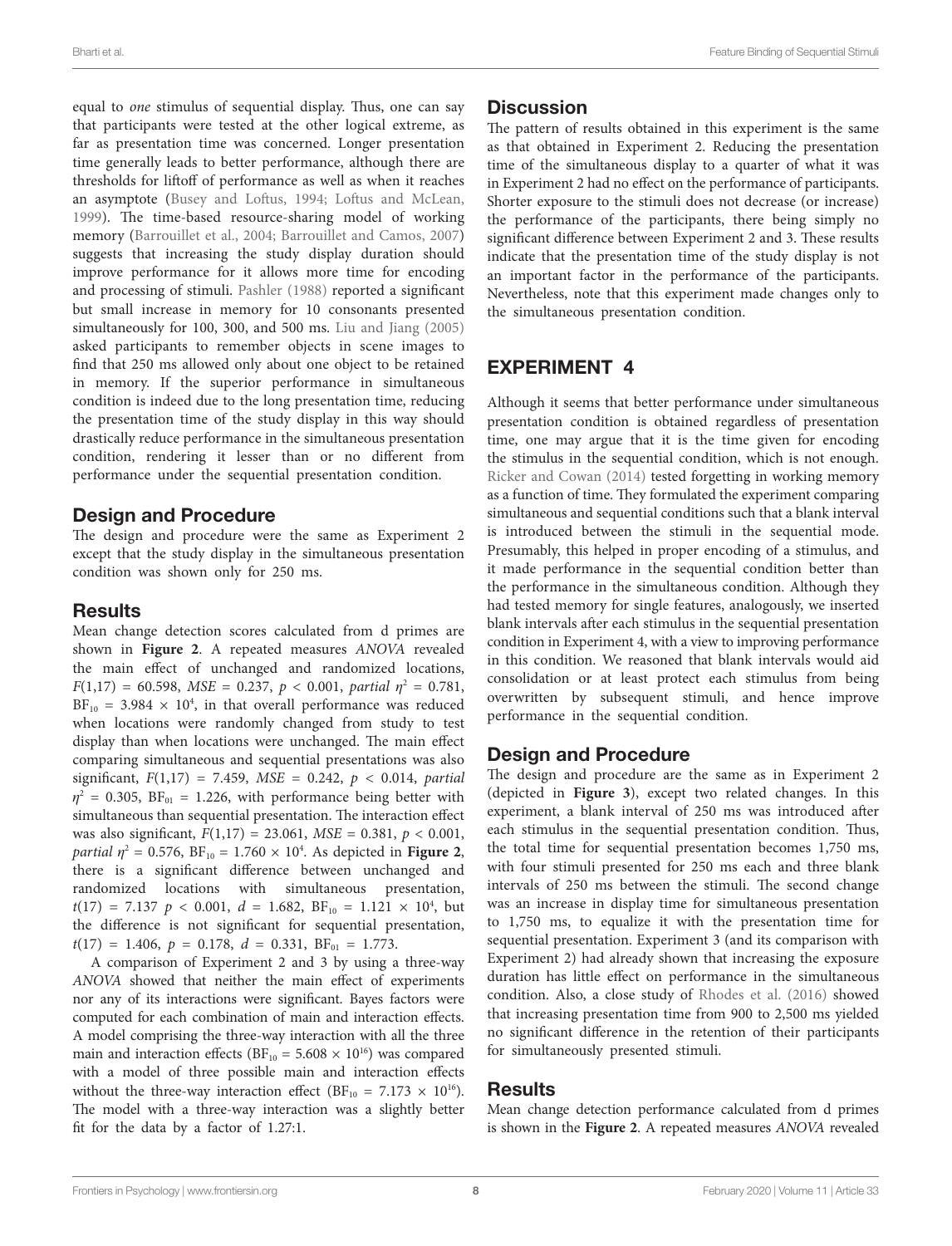the main effect of unchanged and randomized locations,  $F(1,17) = 31.006$ ,  $MSE = 0.313$   $p < 0.001$ , partial  $\eta^2 = 0.646$ ,  $BF_{10}$  = 72.278, in that overall performance was reduced when locations were randomly changed from study to test display than when locations were unchanged. The main effect of simultaneous and sequential presentations is not significant,  $F(1,17) = 3.096$ ,  $MSE = 1.085$ ,  $p = 0.096$ , partial  $\eta^2 = 0.154$ ,  $BF_{10} = 1.47$ . Nevertheless, the interaction effect was significant,  $F(1,17) = 11.826$ ,  $MSE = 0.372$ ,  $p < 0.003$ , partial  $\eta^2 = 0.410$ ,  $BF_{10} = 6.027$ . **Figure 2** clearly depicts that the differential effect of unchanged and randomized locations is significant in the simultaneous presentation condition,  $t(17) = 8.438$ ,  $p < 0.001$ ,  $d = 1.989$ ,  $BF_{10} = 8.765 \times 10^4$ , but not in the sequential presentation condition,  $t(17) = 1.026$ ,  $p = 0.319$ ,  $d = 0.242$ ,  $BF_{01} = 2.617$ .

A comparison of Experiment 2 and 4 through a three-way ANOVA showed that neither the main effect of experiments nor any of its interactions were significant. Bayes factors were computed for all the combinations of main and interaction effects. To observe the three-way interaction effect, a model comprising the three-way interaction effect along with all the main and two-way interaction effects (BF<sub>10</sub> =  $2.587 \times 10^{10}$ ) was compared with a model of all main and two-way interaction effects only ( $BF_{10} = 7.445 \times 10^{10}$ ). The data fit better with the model without the three-way interaction effect by a factor of 2.87:1.

Another three-way ANOVA comparing Experiment 3 and 4 also did not show any differences between these experiments. Bayes factors were computed for all the possible combinations of main and interaction effects. The model comprising the three-way interaction and all the main and two-way interaction effects (BF<sub>10</sub> = 2.897  $\times$  10<sup>10</sup>) was compared with a model comprising only the main and two-way interaction effects  $(BF_{10} = 5.256 \times 10^{10})$ . The data fit better with the model without the three-way interaction by a factor of 1.818:1.

# **Discussion**

The main effect of locations and the interaction of locations and mode of presentation, both, are significant, as might be expected on the basis of the previous experiments. There is nothing new here. What is relatively more informative is that in this experiment, there is no significant difference between the two presentation modes. This might be because the overall performance in the simultaneous presentation condition decreased as compared with Experiment 2 (although the decrease does not lead to a significant main effect of experiments in the three-way ANOVA). The decrease in the performance of the participants in the simultaneous presentation condition with unchanged locations could be because the participants lost the iconic memory for the study display over the blank period. Alternatively, if the stimuli were already in the visual working memory, the participants could not sustain the relational encoding of the multiple stimuli in visual working memory. The next experiment will address whether and how far performance in this condition gains from iconic memory.

The performance of the participants in the sequential presentation condition remains the same as earlier experiments. Thus, it seems that the blank intervals, which yielded better performance with sequential presentation of uni-feature stimuli in the experiment by Ricker and Cowan (2014), conferred no advantage in our experiment to the multi-feature sequentially presented stimuli for feature binding. Blank intervals may protect uni-feature objects from decay and interference, but have no effect on bindings.

# EXPERIMENT 5

Better performance with simultaneous presentation of stimuli may also result due to iconic memory of the visual display for simultaneous presentation, affording the correct response more easily, especially in the unchanged location condition. Iconic memory preserves the stimulus pattern for some time after it has been presented, and then visual information is transferred to visual short-term memory. Masks of different kinds have often been used to wipe out iconic memory (e.g., Sperling, 1960; Neisser, 1967; Turvey, 1973; Becker et al., 2000). Studies by Phillips (1974); Loftus et al. (1985); Loftus et al. (1992) suggest that the icon does not persist beyond the initial 100–300 ms, and in fact, longer the stimulus presentation, shorter the duration for which the icon lasts (Coltheart, 1980).

Thus, to obliterate the effects of iconic memory from performance, we decided to use a visual noise mask for 250 ms immediately after the study display in all experimental conditions, and explore whether any changes would result in the pattern of performance. Particularly, we expected that if iconic memory is the reason why simultaneously presented stimuli are better retained with unchanged locations, performance in this condition would reduce as compared to Experiment 2. However, if the stimulus representations are already in visual working memory, then they would be immune to the mask and there will be no changes in the performance of the participants, as suggested by Phillips (1974) who distinguished between sensory storage and visual short-term memory, showing that the former could be masked by noise masks, but the latter was impervious to masking. Smithson and Mollon (2006) also concluded from their study that a mask cannot penetrate higher levels of visual analysis and leaves intact the conceptual, abstract representations of stimuli.

# Design and Procedure

The design and procedure remained the same as Experiment 2. The only change was a noise mask introduced immediately after the stimulus display for 250 ms (the same duration as the study display). Thereafter, the test display was immediately presented.

# **Results**

Repeated measures ANOVA showed the significant main effect of the mode of presentation,  $F(1,17) = 6.949$ ,  $MSE = 0.260$ ,  $p = 0.017$ , *partial*  $\eta^2 = 0.290$ ,  $BF_{01} = 1.29$ , with simultaneous presentation being better than sequential presentation. The main effect of locations was also significant,  $F(1,17) = 43.690$ ,  $MSE = 0.446$ ,  $p < 0.001$ , partial  $\eta^2 = 0.720$ ,  $BF_{10} = 4.25 \times 10^6$ , with performance being better with unchanged locations than random locations. The interaction effect was also significant,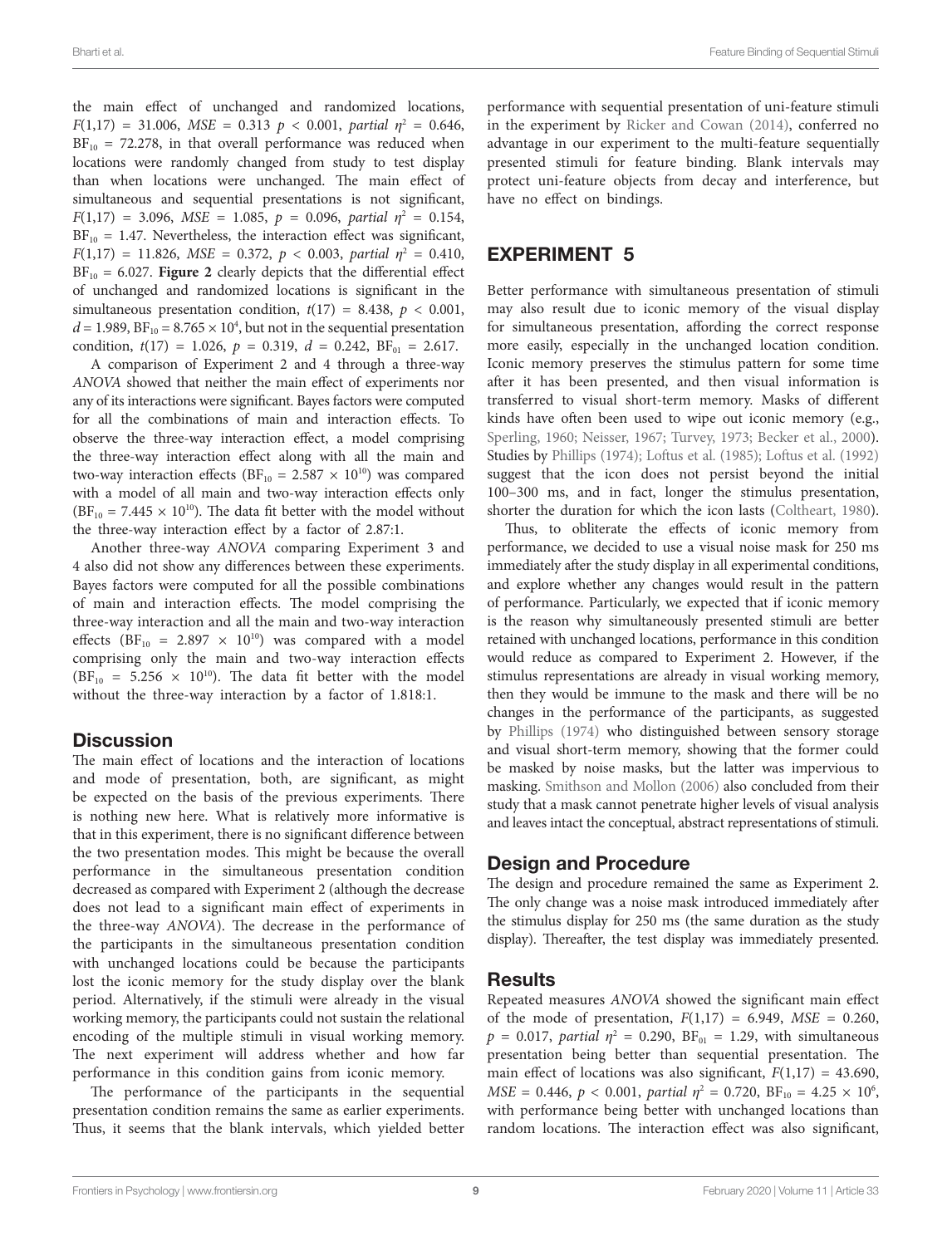$F(1, 17) = 5.468$ ,  $MSE = 0.351$ ,  $p = 0.032$ , partial  $\eta^2 = 0.243$ ,  $BF_{10}$  = 2.80. The difference of unchanged and randomized location was higher in simultaneous  $[t(17) = 5.761, p = 0.001]$ than sequential  $[t(17) = 3.981, p = 0.001]$  presentation. **Figure 2** shows the results. The similar pattern of results for Experiment 2 and 5 is clearly visible. The three-way ANOVA carried out to compare Experiment 2 and 5 showed that neither the main effect of experiments nor any of the interactions involving experiments were significant.

#### **Discussion**

Visual noise masks were used in this experiment to eradicate the effect of iconic memory in the performance of the participants. It was of particular interest whether performance in the unchanged locations condition for simultaneously presented stimuli would reduce as compared to Experiment 2. However, there was simply no effect of the mask on the general performance level of the participants or particularly with simultaneous presentation and unchanged locations.

A three-way ANOVA was performed with Experiment 2, 3, 4, and 5 as the between-subjects factor and mode of presentation and locations as repeated measures. Neither the main effect of experiments nor any interaction of experiments with other factors was significant. Bayes factors were computed for every combination of main and interaction effects. A model comprising the three-way interaction and all the main and two-way interaction effects (BF<sub>10</sub> = 2.026  $\times$  10<sup>27</sup>) was compared with the model with only the main and two-way interaction effects (BF<sub>10</sub> = 7.388  $\times$  10<sup>27</sup>). The data fit better with the model without the three-way interaction by a factor of 3.64:1.

## GENERAL DISCUSSION

This research aimed to compare sequentially presented feature bindings with simultaneously presented bindings, hoping to reveal the factors, which lead to differential performance with these two modes of presentation. Previous studies, which compare simultaneous and sequential presentations, have shown mixed results, although in most studies the performance of participants is better with simultaneous presentation. We particularly designed experiments to disentangle the confound of locations with simultaneous presentation as many theories and studies have stressed the importance of locations in the process of binding (e.g., Wolfe, 1994; Treisman and Zhang, 2006; Logie et al., 2011).

The results of Experiment 1 show that merely adding a temporal cue, i.e., presenting stimuli one by one to build up the study display has no differential effect on the performance of the participants as compared to when the stimuli are simultaneously presented. Nevertheless, locations had a significant effect, with performance being significantly better when locations remained the same, than when they were randomized from study to test. This was true regardless of whether the stimuli were presented simultaneously or sequentially.

However, Experiment 2 showed a significant difference between the two modes of presentation as well as a significant interaction. In this experiment, stimuli were presented in the sequential mode of presentation such that as one stimulus was presented, the previous one vanished. Performance was worse with sequential presentation as compared to simultaneous presentation perhaps because the participants were never able to "see" the stimuli in relation to each other in the sequential presentation condition. Presumably, they were building up a mental representation of the stimuli presented in sequence, as they knew they would be tested with a whole display, having understood the experimental task, and having done many practice trials. However, in building this mental pattern/representation, it was harder for them to take advantage of the spatial relationship among the stimuli with sequential presentation such that one stimulus vanished as the next was presented. In Experiment 1, where the study display was gradually built up, they could take advantage of unchanged locations and hence the performance is not any different in the sequential presentation condition as compared with the simultaneous presentation condition.

Coming back to Experiment 2, encoding the stimuli in a configuration or pattern led to enhanced performance in the simultaneous presentation condition with unchanged locations. However, unchanged locations from study to test did not confer any advantage if the stimuli were sequentially presented. Indeed, for sequentially presented stimuli, performance was statistically not different for unchanged and random locations, indicating that location was simply not a factor in the performance of the participants with sequentially presented stimuli.

These results are in contrast to that of Pertzov and Husain (2014) who used sequential presentations of four stimuli testing the binding between color and orientation, and compared performance in same and different locations. They showed that there were less errors in the "different locations" condition. However, the differences in their experimental task as compared to ours must be noted. In their experiment, same location condition meant presenting the stimuli in exactly the same location one after the other, which does not make location unnecessary to the task, rather it makes it relevant, and thus, a factor creating confusion. In contrast, in our experiments, the stimuli are presented in different locations, which remain unchanged from study to test. Thus, in our task, locations aid in differentiating the stimuli. In their "different" locations condition, the stimuli are presented in different locations in the sequence, and tested by a probe in the center of the screen. In this case too, locations are not irrelevant to the task and the binding of other features (color and orientation in this case) may be addressed through locations, as suggested by feature integration theory (Treisman and Sato, 1990) and related studies (e.g., Treisman and Zhang, 2006; Logie et al., 2011).

Could the relatively long presentation time of 1,000 ms for all four stimuli cause better performance because in sequential presentation only 250 ms was given for each stimulus? If this was so, then giving less time to perceive stimuli in the simultaneous condition should decrease performance. However, the results of Experiment 3 showed that this was not the case.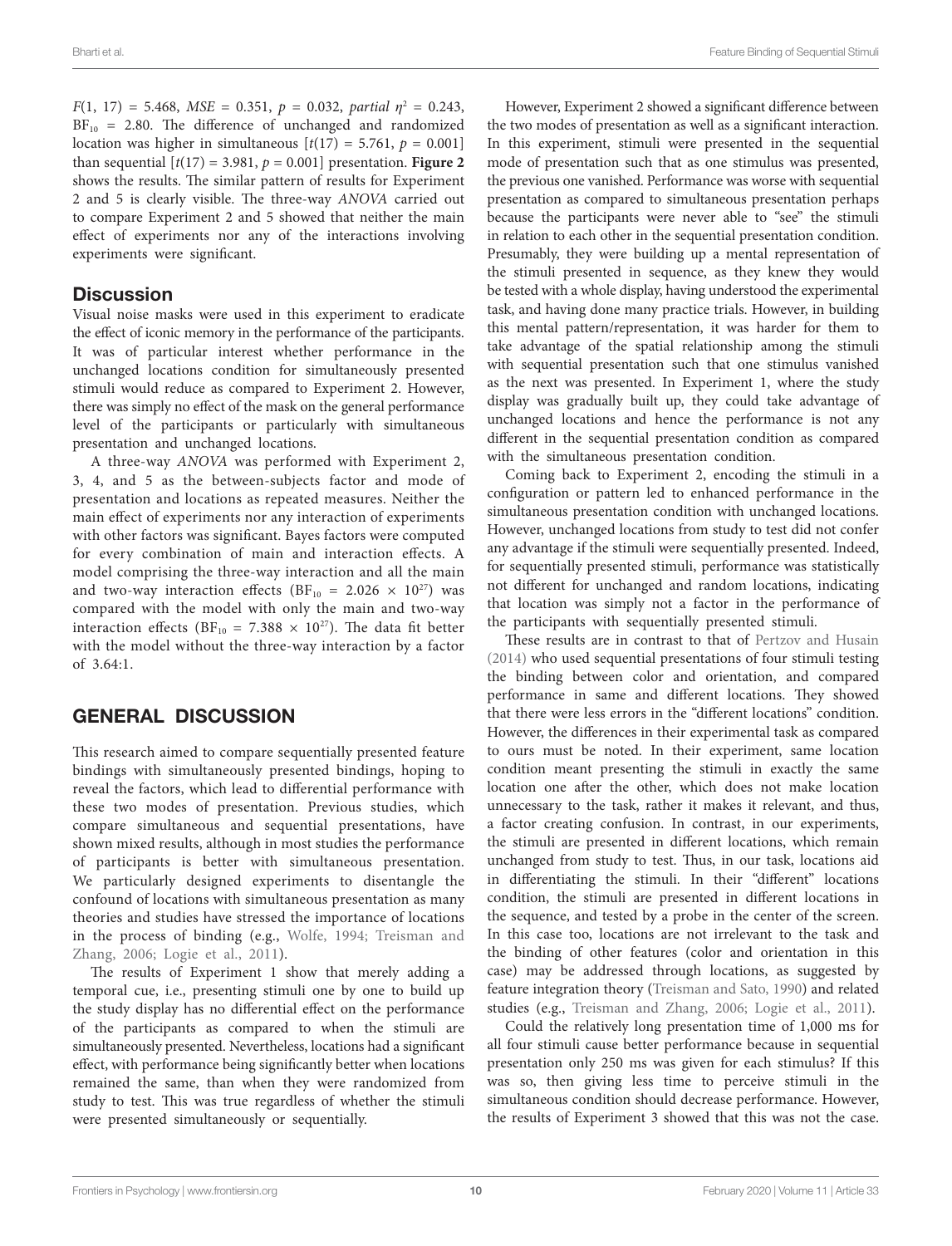Even reducing the presentation time of the simultaneously presented stimuli to 250 ms and thus making it equal to the presentation time of a single stimulus in the sequential condition did not affect the performance of the participants. Probably this is because all stimuli in the simultaneous presentation condition have already been encoded even at 250 ms and performance has therefore reached an asymptote. Vogel et al. (2006) have suggested that about 60 ms are required to encode the first stimulus, followed by 50 ms per stimuli for the rest of them. Although this study was with colored squares (uni-feature objects), in an earlier study, Luck and Vogel (1997) reported that the capacity of visual short-term memory is about the same for uni-feature and multi-feature objects, which is four objects. Despite suggestions that visual working memory capacity is also affected by complexity and resource demand of stimuli (Alvarez and Cavanagh, 2004; Ma et al., 2014), we believe that our four objects, which are rather simple conjunctions of color and shapes, are well within visual working memory capacity, and so presumably all stimuli in the display could be encoded within 250 ms.

Some researchers have argued that what happens in the maintenance period is as important as initial encoding; and performance is worse with sequential presentation because each stimulus gets overwritten by subsequent stimuli (Ricker and Cowan, 2014). The fourth experiment was designed to test whether introducing blank intervals after every stimulus would allow the participant to consolidate its memory and/ or protect it from being overwritten by the next stimulus and hence increase the performance of the participants in the sequential presentation condition. The results did show no significant difference between sequential and simultaneous presentation conditions. However, a comparison of Experiment 2 and 4 revealed that performance did not increase in sequential presentation condition. Rather, it decreased in the simultaneous presentation condition with unchanged locations, probably because of the very long presentation time in this condition leading to forgetting. Thus, the blank intervals, which yielded better performance with sequential presentation in the experiment by Ricker and Cowan (2014) conferred no advantage in the sequential presentation condition in our experiment. This might be because the experiments by Ricker and Cowan were testing memory for unfamiliar shapes, whereas we were testing feature bindings. Presumably, feature bindings are already represented in the visual short-term memory beyond iconic memory, and hence do not benefit by the opportunity of consolidation (or protection) given by blank intervals to rather fragile representations of features in the initial stage of processing.

The idea that feature bindings are represented in visual shortterm memory beyond iconic storage is also substantiated by Experiment 5, where we attempted to use pattern masks comprising visual noise to disrupt iconic memory representations. However, there were no significant differences in the performance of the participants as compared to Experiment 2, substantiating that feature bindings are held in the visual working memory and are thus only affected by factors, which organize information after basic perceptual processing. Supportive evidence that VSTM representations are immune to masking is offered by several studies (e.g., Phillips, 1974; Smithson and Mollon, 2006; Sligte et al., 2008).

Consequently, we conclude that the differences between simultaneous and sequential presentations are not due to ostensible perceptual differences, but due to factors and processes that affect the organization of material/stimuli in the visual working memory. All manipulations, which could have affected perceptual processing of stimuli, viz., altering the presentation time, and inserting blank intervals after each stimulus presented in a sequence, or presenting a noise mask after the stimulus presentation, had no effect on the levels of performance of the participants. So the differential performance between simultaneous and sequential modes of presentation cannot be attributed to factors in perceptual processing. The significant interaction effect obtained in all experiments where stimuli were presented in the sequential condition such that one stimulus vanished as the next appeared substantiates that location as a feature contributes to making performance better with simultaneous presentation. The significant advantage of unchanged locations as compared to randomized locations is clear in the simultaneous presentation condition in all experiments. It is clear that this advantage accrues only when stimuli can be encoded in relation to each other, being presented together in multiple locations.

However, in the case of stimuli presented sequentially, location is simply not relevant to performance as keeping it the same or randomizing it has no effect on the performance of the participants. Perhaps this is because these stimuli are already represented in visual working memory. This idea is further substantiated by the last three experiments, which show that the performance in the sequential presentation condition is immune to manipulations designed to alter the encoding of stimuli such as changes to presentation time, or inserting blank intervals, or using a noise mask immediately after stimulus presentation. Also, as suggested by one of the reviewers, performance in the sequential presentation condition could have been worse because participants were required to maintain items for a longer duration in this condition, particularly in the experiment where blank intervals were inserted. Clearly, this difficulty in "maintenance" would occur only if the stimuli were already present in visual working memory. In sum, we speculate that sequences are encoded or consolidated into visual working memory relatively automatically and perhaps sooner as compared to simultaneously presented stimuli. Analogous to the advantage that sentences have over lists in verbal working memory due to long-term knowledge (Allen et al., 2018), perhaps sequences of visual stimuli too benefit from temporal cues which are simply absent in simultaneously presented stimuli. Alternatively, competition among simultaneously presented stimuli may act as a bottleneck and retard the progress of these early visual representations into working memory. This idea is supported by the experimental finding that differences between simultaneous and sequential presentations are evident only at larger set sizes and are not shown with set sizes within working memory capacity (Igel and Harvey, 1991; Dent and Smyth, 2006). Another explanation could be that participants are using different strategies to process simultaneously and sequentially presented stimuli.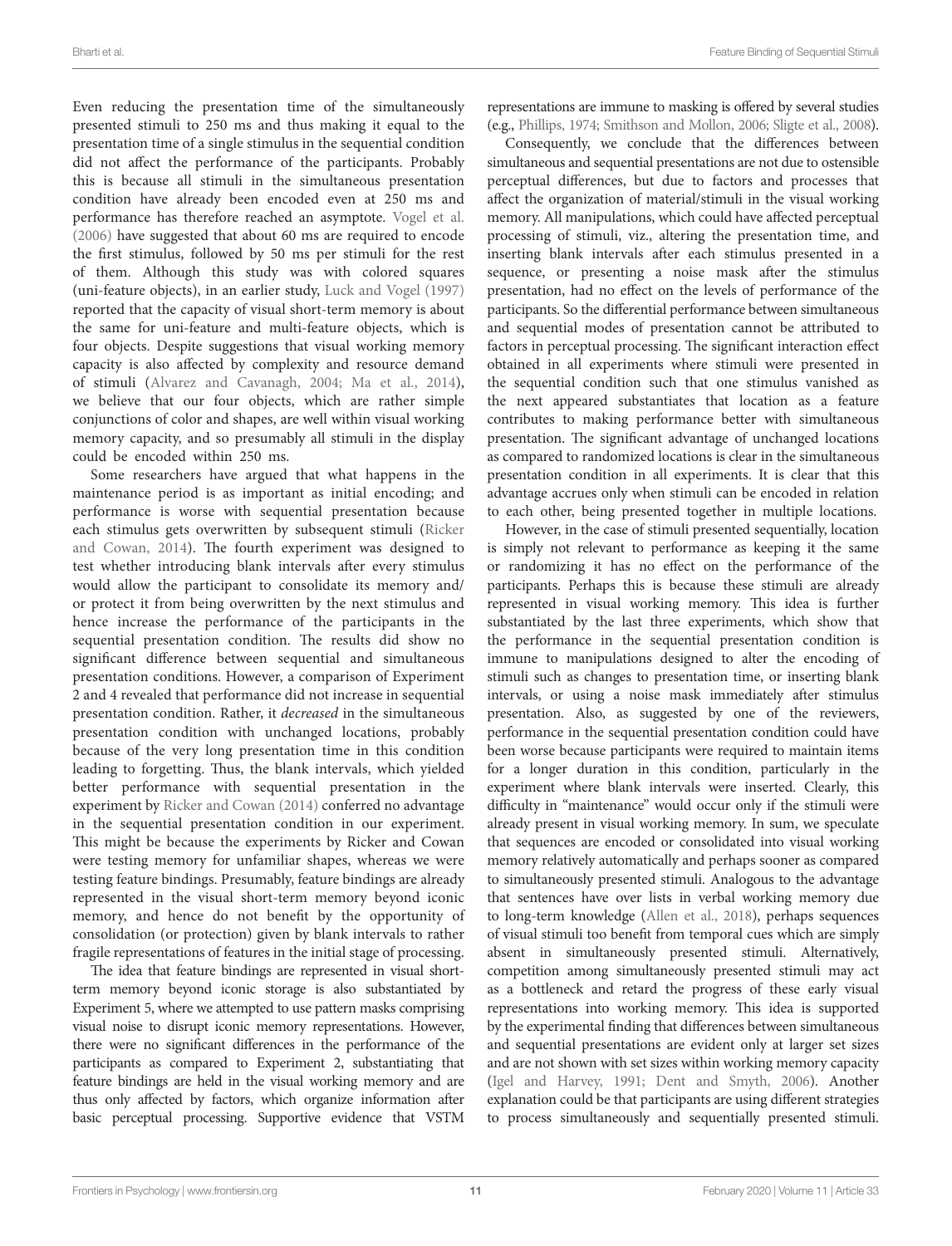Udale et al. (2018) have argued that participants can use different strategies to encode and process stimuli when required by task demands in the absence of locations being relevant. In fact, they also suggest individual differences among participants in the use of these strategies. Much further research is required to explore exactly which factors and processes in visual working memory are relevant for binding sequentially presented stimuli.

On the basis of current studies, it may be concluded that while performance with simultaneous presentation relies on location information, performance with sequential presentation is relatively immune to presence/absence of location information. It is also clear that post-perceptual processes within visual working memory are presumably responsible for the differences in performance due to simultaneous and sequential presentation.

#### DATA AVAILABILITY STATEMENT

The datasets generated for this study are available on request to the corresponding author.

## **REFERENCES**

- Allen, R. J., Baddeley, A., and Hitch, G. J. (2006). Is the binding of visual features in working memory resource demanding? J. Exp. Psychol. Gen. 135, 298–313. doi: 10.1037/0096-3445.135.2.298
- Allen, R. J., Hitch, G. J., and Baddeley, A. D. (2018). Exploring the sentence advantage in working memory: insights from serial recall and recognition. Q. J. Exp. Psychol. 71, 2571–2585. doi: 10.1177/1747021817746929
- Alvarez, G. A., and Cavanagh, P. (2004). The capacity of visual short-term memory is set both by visual information load and by number of objects. Psychol. Sci. 15, 106–111. doi: 10.1111/j.0963-7214.2004.01502006.x
- Barrouillet, P., Bernardin, S., and Camos, V. (2004). Time constraints and resource sharing in adults' working memory spans. J. Exp. Psychol. Gen. 133, 83–100. doi: 10.1037/0096-3445.133.1.83
- Barrouillet, P., and Camos, V. (2007). "The time-based resource-sharing model of working memory" in The cognitive neuroscience of working memory. eds. N. Osaka, R. H. Logie, and M. D'Esposito (New York: Oxford University Press), 59–80.
- Becker, M. W., Pashler, H., and Anstis, S. M. (2000). The role of iconic memory in change-detection tasks. Perception 29, 273–286. doi: 10.1068/p3035
- Becker, M. W., and Rasmussen, I. P. (2008). Guidance of attention to objects and location by long term memory of natural scenes. J. Exp. Psychol. Learn. Mem. Cogn. 34, 1325–1338. doi: 10.1037/a0013650
- Blalock, L. D., and Clegg, B. A. (2010). Encoding and representation of simultaneous and sequential arrays in visuospatial working memory. Q. J. Exp. Psychol. 63, 856–862. doi: 10.1080/17470211003690680
- Brown, L., and Brockmole, J. (2010). The role of attention in binding visual features in working memory: evidence from cognitive ageing. Q. J. Exp. Psychol. 63, 2067–2079. doi: 10.1080/17470211003721675
- Busey, T. A., and Loftus, G. R. (1994). Sensory and cognitive components of visual information acquisition. Psychol. Rev. 101, 446–469. doi: 10.1037/ 0033-295X.101.3.446
- Coltheart, M. (1980). Thepersistencies of vision. Philos. Trans. R. Soc. London, Ser. B: Biol. Sci. 290, 57–69. doi: 10.1098/rstb.1980.0082
- Dent, K., and Smyth, M. M. (2006). Capacity limitations and representational shifts in spatial short term memory. Vis. Cogn. 13, 529–572. doi: 10.1080/ 13506280444000760
- Emrich, S., and Ferber, S. (2012). Competition increase binding errors in visual working memory. J. Vis. 12, 1–16. doi: 10.1167/12.4.12
- Fougnie, D., and Marois, R. (2009). Attentive tracking disrupts feature binding in visual working memory. Vis. Cogn. 17, 48–66. doi: 10.1080/13506280802281337

#### ETHICS STATEMENT

The studies involving human participants were reviewed and approved by Research Ethics Committee, Department of Psychology, Chaudhary Charan Singh University, Meerut. The participants provided their written informed consent to participate in this study.

## AUTHOR'S NOTE

AB carried out this research as part of PhD. He was supported for PhD by a fellowship from the Ministry of Human Resource Development, India.

# AUTHOR CONTRIBUTIONS

AB, SY, and SJ together conceptualized the study and wrote the paper.

- Gorgoraptis, N., Catalao, R., Bays, P., and Husain, M. (2011). Dynamic updating of working memory resources for visual objects. J. Neurosci. 31, 8502–8511. doi: 10.1523/JNEUROSCI.0208-11.2011
- Hartley, T., Bird, C. M., Chan, D., Cipolotti, L., Husain, M., Vargha-Khadem, F., et al. (2007). The hippocampus is required for short-term topographical memory in humans. Hippocampus 17, 34–48. doi: 10.1002/hipo.20240
- Haskell, C., and Anderson, B. (2016). Attentional effects on orientation judgements are dependent on memory consolidation processes. Q. J. Exp. Psychol. 69, 2147–2165. doi: 10.1080/17470218.2015.1105830
- Hollingworth, A. (2007). Object-position binding in visual memory for natural scenes and object arrays. J. Exp. Psychol. Hum. Percept. Perform. 33, 31–47. doi: 10.1037/0096-1523.33.1.31
- Huang, L., Treisman, A., and Pashler, H. (2007). Characterizing the limits of human visual awareness. Science 317, 823–825. doi: 10.1126/science.1143515
- Igel, A., and Harvey, L. O. (1991). Spatial distortions in visual perception. Gestalt Theory 13, 210–231.
- Ihssen, N., Linden, D. E. J., and Shapiro, K. (2010). Improving visual shortterm memory by sequencing the stimulus array. Psychon. Bull. Rev. 17, 680–686. doi: 10.3758/PBR.17.5.680
- Jacobs, J., Weidemann, C. T., Miller, J. F., Solway, A., Burke, J. F., Wei, X. X., et al. (2013). Direct recordings of grid-like neuronal activity in human spatial navigation. Nat. Neurosci. 16, 1188–1190. doi: 10.1038/nn.3466
- Jaswal, S., and Logie, R. H. (2011). Configural coding in visual feature binding. J. Cogn. Psychol. 23, 586–603. doi: 10.1080/20445911.2011.570256
- Jiang, Y., Olson, I. R., and Chun, M. M. (2000). Organization of visual shortterm memory. J Exp Psychol Learn Mem Cogn. 26, 683–702. doi: 10.1037/ 0278-7393.26.3.683
- Koen, J. D., Borders, A. A., Petzold, M. T., and Yonelinas, A. P. (2017). Visual short-term memory for high resolution associations is impaired in patients with medial temporal lobe damage. Hippocampus 27, 184–193. doi: 10.1002/ hipo.22682
- Liu, K., and Jiang, Y. (2005). Visual working memory for briefly presented scenes. J. Vis. 5, 650–658. doi: 10.1167/5.7.5
- Loftus, G. R., Duncan, J., and Gehrig, P. (1992). On the time course of perceptual information that results from a brief visual presentation. J. Exp. Psychol. Hum. Percept. Perform. 18, 530–549.
- Loftus, G. R., Johnson, C. A., and Shimamura, A. P. (1985). How much is an icon worth? J. Exp. Psychol. Hum. Percept. Perform. 11, 1–13. doi: 10.1037// 0096-1523.11.1.1
- Loftus, G. R., and McLean, J. E. (1999). A front end to a theory of picture recognition. Psychon. Bull. Rev. 6, 394–411. doi: 10.3758/BF03210828